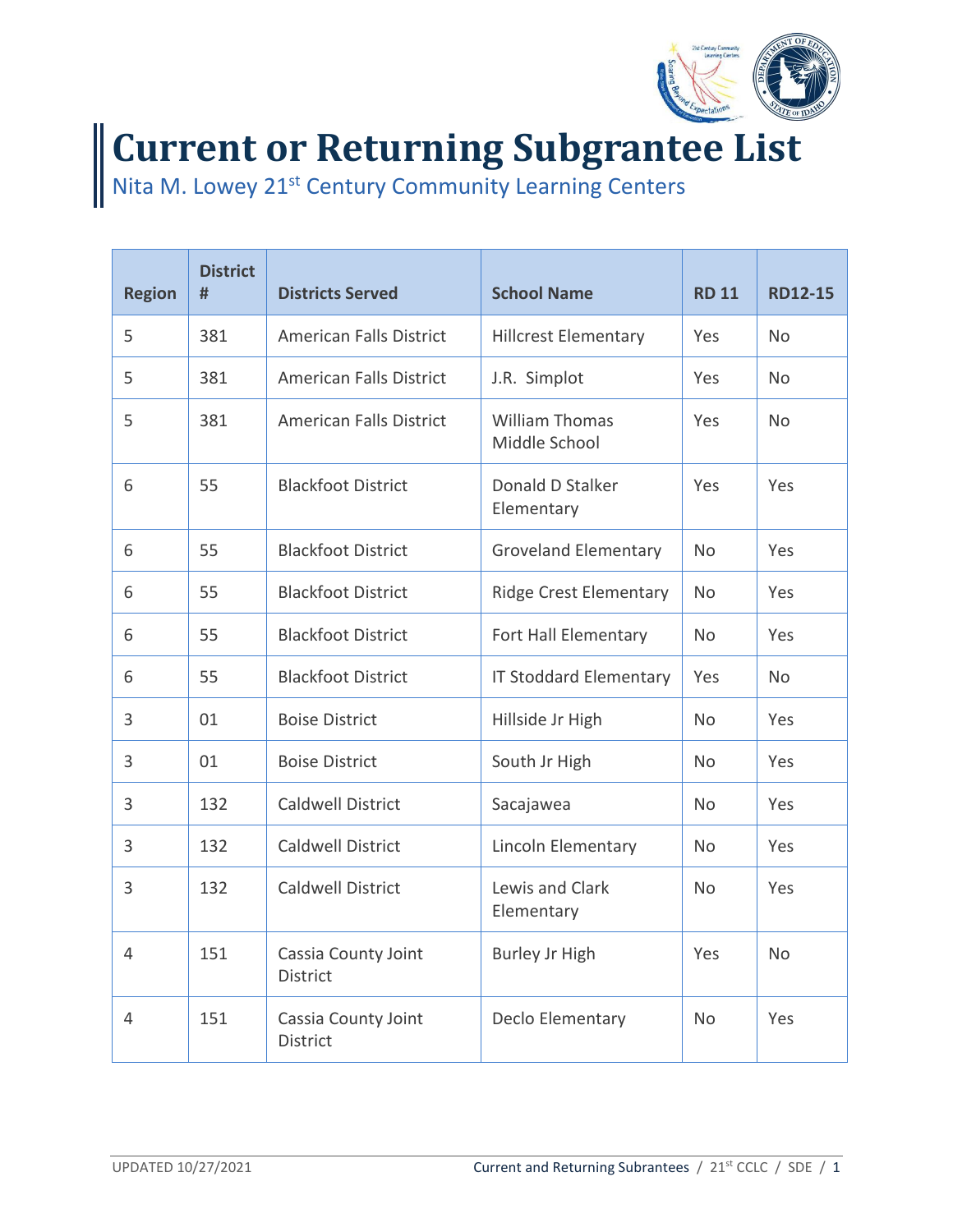| <b>Region</b> | <b>District</b><br># | <b>Districts Served</b>                | <b>School Name</b>                 | <b>RD 11</b> | <b>RD12-15</b> |
|---------------|----------------------|----------------------------------------|------------------------------------|--------------|----------------|
| 4             | 151                  | Cassia County Joint<br><b>District</b> | Declo Jr High                      | <b>No</b>    | Yes            |
| 4             | 151                  | Cassia County Joint<br><b>District</b> | <b>Dworshak Elementary</b>         | Yes          | <b>No</b>      |
| 4             | 151                  | Cassia County Joint<br><b>District</b> | <b>Mountain View</b><br>Elementary | <b>No</b>    | Yes            |
| 4             | 151                  | Cassia County Joint<br><b>District</b> | White Pine Elementary              | <b>No</b>    | Yes            |
| 1             | 271                  | Coeur d'Alene District                 | <b>Borah Elementary</b>            | <b>No</b>    | Yes            |
| 1             | 271                  | Coeur d'Alene District                 | Fernan Elementary                  | No           | Yes            |
| $\mathbf{1}$  | 271                  | Coeur d'Alene District                 | Northwest Expedition<br>Academy    | <b>No</b>    | Yes            |
| 1             | 271                  | Coeur d'Alene District                 | <b>Winton Elementary</b>           | <b>No</b>    | Yes            |
| 4             | 314                  | Dietrich School District               | Dietrich School                    | <b>No</b>    | Yes            |
| 3             | 221                  | Emmett Independent<br><b>District</b>  | Kenneth J Carberry<br>Elementary   | <b>No</b>    | Yes            |
| 3             | 221                  | Emmett Independent<br><b>District</b>  | <b>Shadow Butte</b><br>Elementary  | <b>No</b>    | Yes            |
| 3             | 221                  | Emmett Independent<br>District         | <b>Emmett Middle School</b>        | No           | Yes            |
| 4             | 231                  | <b>Gooding School District</b>         | <b>Gooding Elementary</b>          | No           | Yes            |
| 4             | 231                  | <b>Gooding School District</b>         | <b>Gooding Middle School</b>       | No           | Yes            |
| 4             | 415                  | Hansen District                        | Hansen Elementary                  | No           | Yes            |
| 4             | 415                  | Hansen District                        | Hansen Jr/Sr High                  | No           | Yes            |
| 6             | 91                   | <b>Idaho Falls District</b>            | Dora Erickson<br>Elementary        | No           | Yes            |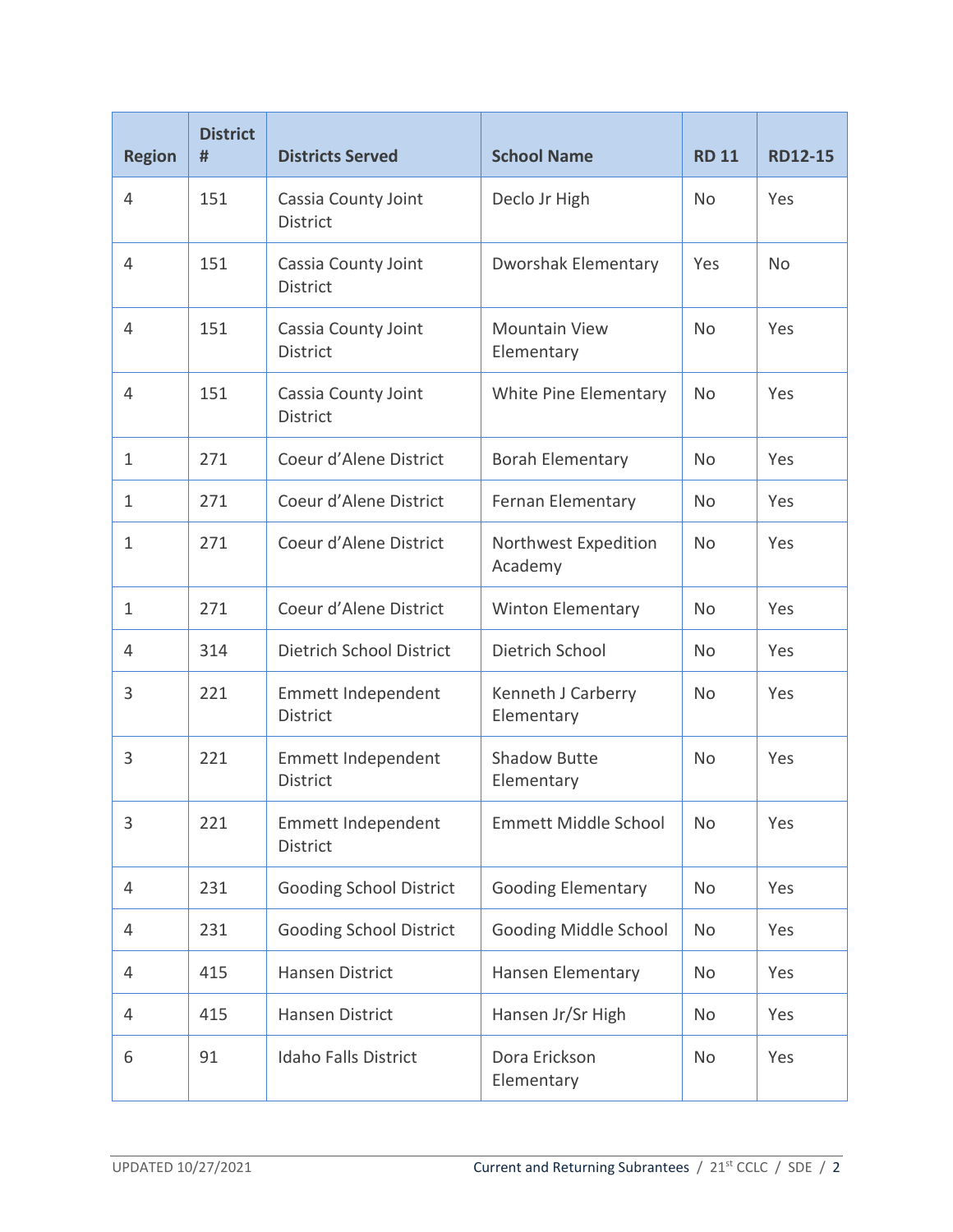| <b>Region</b>  | <b>District</b><br># | <b>Districts Served</b>                  | <b>School Name</b>            | <b>RD 11</b> | <b>RD12-15</b> |
|----------------|----------------------|------------------------------------------|-------------------------------|--------------|----------------|
| 6              | 91                   | <b>Idaho Falls District</b>              | Eagle Rock Middle             | No           | Yes            |
| 6              | 91                   | <b>Idaho Falls District</b>              | Emerson High (ALT)            | No           | Yes            |
| 6              | 91                   | <b>Idaho Falls District</b>              | Skyline High                  | No           | Yes            |
| 2              | 304                  | Kamiah School District                   | Kamiah Middle School          | No           | Yes            |
| 2              | 304                  | Kamiah School District                   | Kamiah High School            | No           | Yes            |
| 1              | 391                  | <b>Kellogg District</b>                  | Kellogg Middle                | No           | Yes            |
| 1              | 391                  | <b>Kellogg District</b>                  | <b>Pinehurst Elementary</b>   | Yes          | No             |
| $\overline{2}$ | 283                  | Kendrick Joint District                  | Julietta Elementary           | Yes          | Yes            |
| 1              | 274                  | Kootenai District                        | Harrison Elementary           | No           | Yes            |
| 1              | 084                  | Lake Pend Oreille District               | Farmin Stidwell<br>Elementary | No           | Yes            |
| 1              | 084                  | Lake Pend Oreille District               | Kootenai Elementary           | No           | Yes            |
| 1              | 084                  | Lake Pend Oreille District               | Southside Elementary          | No           | Yes            |
| 2              | 341                  | Lapwai District                          | Lapwai Elementary             | No           | Yes            |
| 3              | 363                  | <b>Marsing District</b>                  | <b>Marsing Elementary</b>     | No           | Yes            |
| 3              | 363                  | <b>Marsing District</b>                  | Marsing Middle School         | No           | Yes            |
| $\overline{4}$ | 331                  | Minidoka County Joint<br>District        | Paul Elementary               | No           | Yes            |
| $\overline{4}$ | 331                  | Minidoka County Joint<br><b>District</b> | Heyburn Elementary            | No           | Yes            |
| 4              | 331                  | Minidoka County Joint<br>District        | <b>Rupert Elementary</b>      | <b>No</b>    | Yes            |
| $\overline{4}$ | 331                  | Minidoka County Joint<br>District        | Acequia Elementary            | No           | Yes            |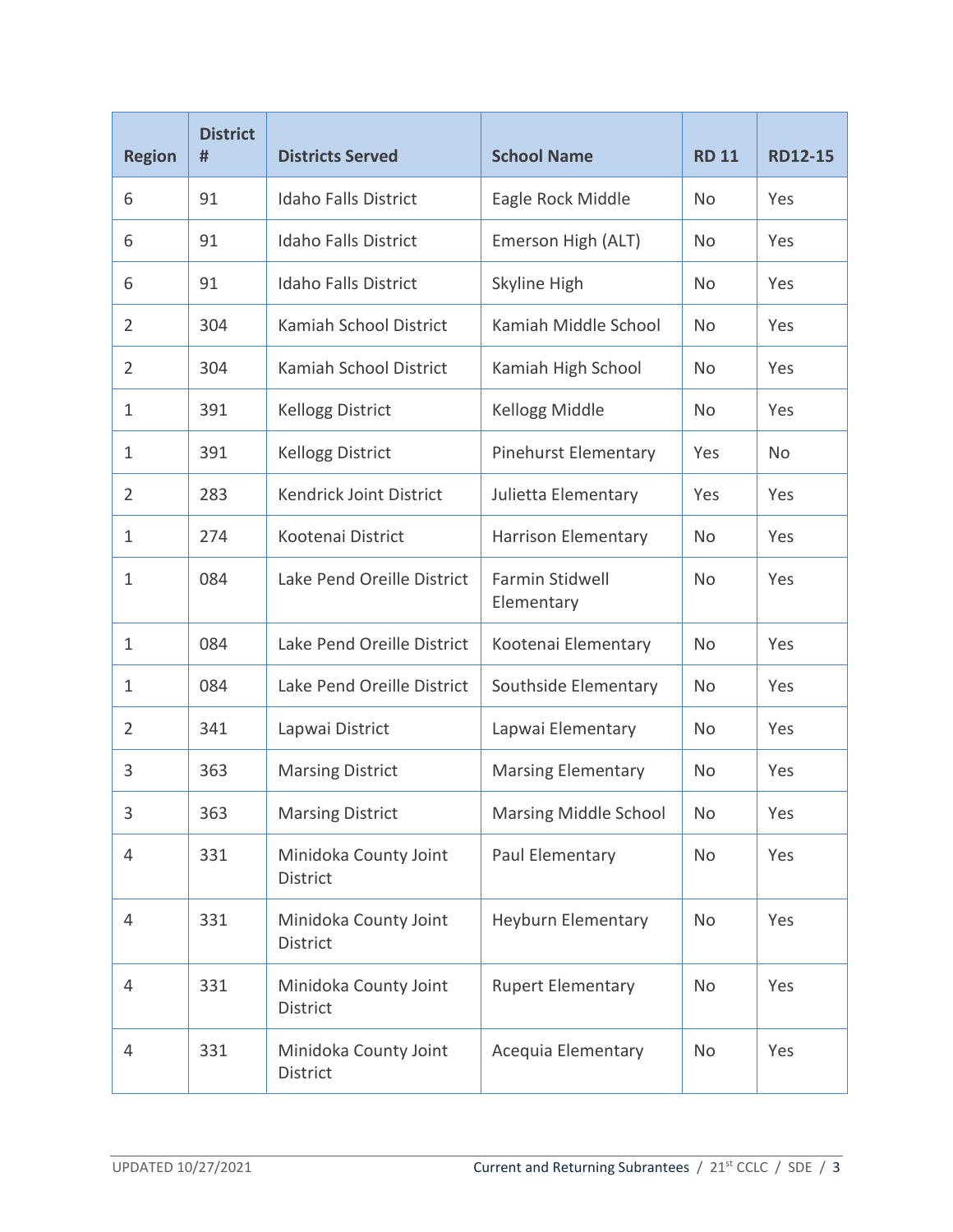| <b>Region</b>  | <b>District</b><br># | <b>Districts Served</b>       | <b>School Name</b>               | <b>RD 11</b> | <b>RD12-15</b> |
|----------------|----------------------|-------------------------------|----------------------------------|--------------|----------------|
| 3              | 193                  | <b>Mountain Home District</b> | Hacker Middle School             | No           | Yes            |
| 2              | 244                  | <b>Mountain View District</b> | Clearwater Valley<br>Elementary  | <b>No</b>    | Yes            |
| $\overline{2}$ | 244                  | <b>Mountain View District</b> | <b>Elk City Elementary</b>       | <b>No</b>    | Yes            |
| 2              | 244                  | <b>Mountain View District</b> | Grangeville<br>Elementary/Middle | No           | Yes            |
| 3              | 131                  | Nampa District                | <b>Centennial Elementary</b>     | No           | Yes            |
| 3              | 131                  | Nampa District                | <b>Central Elementary</b>        | <b>No</b>    | Yes            |
| 3              | 131                  | Nampa District                | East Valley Middle               | <b>No</b>    | Yes            |
| 3              | 131                  | Nampa District                | <b>Endeavor Elementary</b>       | <b>No</b>    | Yes            |
| 3              | 131                  | Nampa District                | <b>Greenhurst Elementary</b>     | No           | Yes            |
| 3              | 131                  | Nampa District                | Iowa Elementary                  | <b>No</b>    | Yes            |
| 3              | 131                  | Nampa District                | Park Ridge Elementary            | <b>No</b>    | Yes            |
| 3              | 131                  | Nampa District                | Sherman Elementary               | <b>No</b>    | Yes            |
| 3              | 131                  | Nampa District                | <b>Snake River Elementary</b>    | <b>No</b>    | Yes            |
| 3              | 131                  | Nampa District                | West Middle                      | <b>No</b>    | Yes            |
| 5              | 351                  | <b>Oneida County District</b> | <b>Malad Elementary</b>          | <b>No</b>    | Yes            |
| 5              | 351                  | <b>Oneida County District</b> | Malad Middle                     | <b>No</b>    | Yes            |
| 3              | 137                  | Parma District                | Maxine Johnson<br>Elementary     | <b>No</b>    | Yes            |
| 3              | 137                  | Parma District                | Parma Middle                     | <b>No</b>    | Yes            |
| 3              | 371                  | Payette Joint District        | Payette Primary School           | Yes          | Yes            |
| 3              | 371                  | Payette Joint District        | <b>Westside Elementary</b>       | Yes          | Yes            |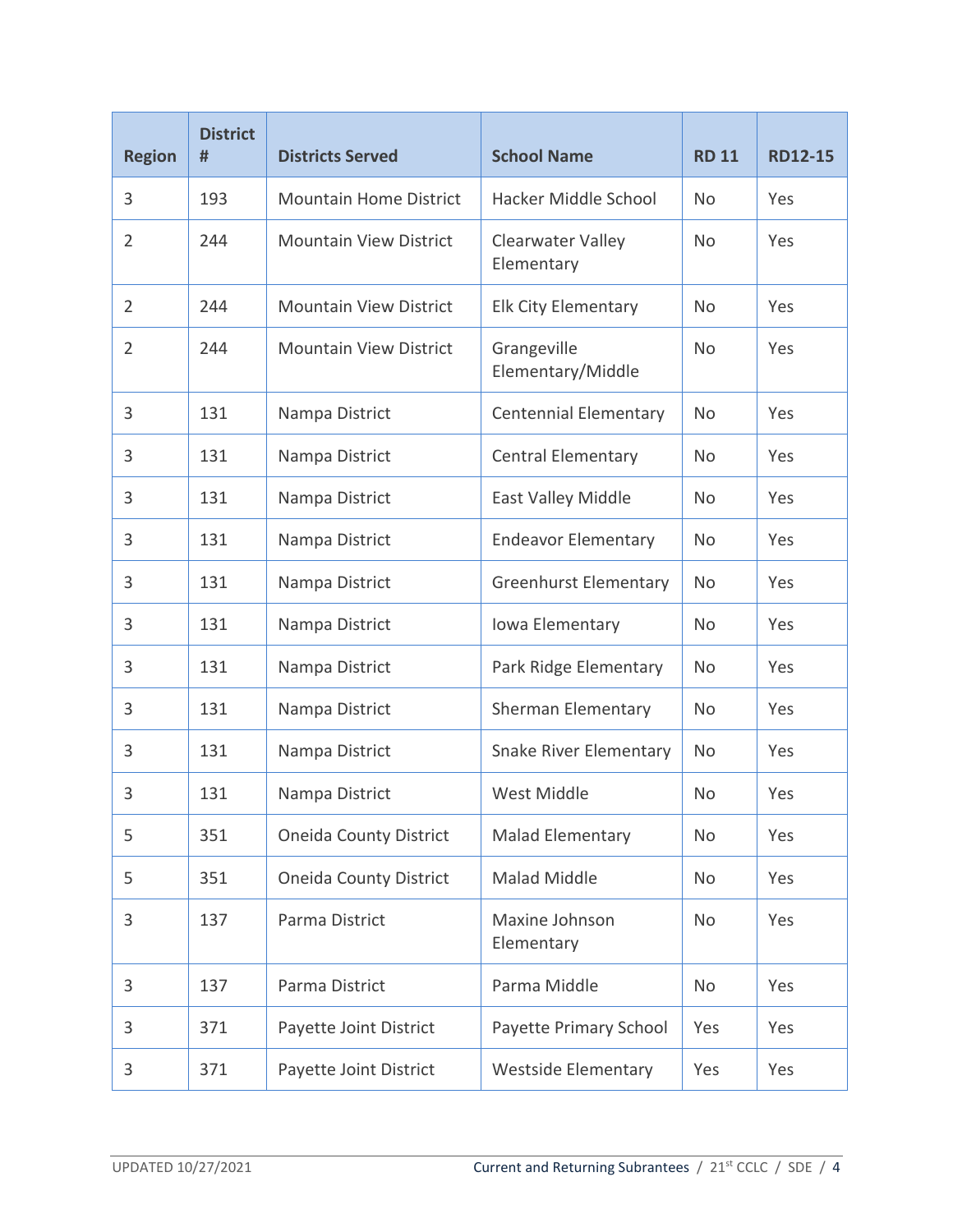| <b>Region</b>  | <b>District</b><br># | <b>Districts Served</b>                  | <b>School Name</b>            | <b>RD 11</b> | <b>RD12-15</b> |
|----------------|----------------------|------------------------------------------|-------------------------------|--------------|----------------|
| $\overline{2}$ | 44                   | Plummer Worley School<br><b>District</b> | Lakeside Elementary           | <b>No</b>    | Yes            |
| 5              | 25                   | <b>Pocatello District</b>                | Claude A Wilcox<br>Elementary | <b>No</b>    | Yes            |
| 5              | 25                   | Pocatello District                       | <b>Greenacres Elementary</b>  | No           | Yes            |
| 5              | 25                   | <b>Pocatello District</b>                | <b>Irving Middle</b>          | No           | Yes            |
| 5              | 25                   | <b>Pocatello District</b>                | Jefferson Elementary          | No           | Yes            |
| 5              | 25                   | <b>Pocatello District</b>                | Lewis & Clark<br>Elementary   | <b>No</b>    | Yes            |
| 5              | 25                   | <b>Pocatello District</b>                | <b>Tendoy Elementary</b>      | No           | Yes            |
| 5              | 25                   | <b>Pocatello District</b>                | <b>Tyhee Elementary</b>       | No           | Yes            |
| 5              | 25                   | <b>Pocatello District</b>                | Washington<br>Elementary      | <b>No</b>    | Yes            |
| $\overline{2}$ | 285                  | <b>Potlatch District</b>                 | Potlatch Jr/Sr High           | Yes          | <b>No</b>      |
| 4              | 316                  | <b>Richfield School District</b>         | Richfield School              | No           | Yes            |
| 6              | 291                  | Salmon District                          | Pioneer Elementary            | No           | Yes            |
| 6              | 243                  | Salmon River Jt. District                | Salmon Jr/Sr High             | No           | Yes            |
| 6              | 243                  | Salmon River Jt. District                | <b>Riggins Elementary</b>     | No           | Yes            |
| 4              | 312                  | Shoshone Joint District                  | High Desert High<br>School    | No           | Yes            |
| 4              | 312                  | Shoshone Joint District                  | Shoshone Elementary           | No           | Yes            |
| 4              | 312                  | Shoshone Joint District                  | Shoshone Middle<br>School     | No           | Yes            |
| 4              | 312                  | Shoshone Joint District                  | Shoshone High School          | No           | Yes            |
| 1              | 041                  | St. Marie's Joint District               | <b>Upriver Elementary</b>     | No           | Yes            |